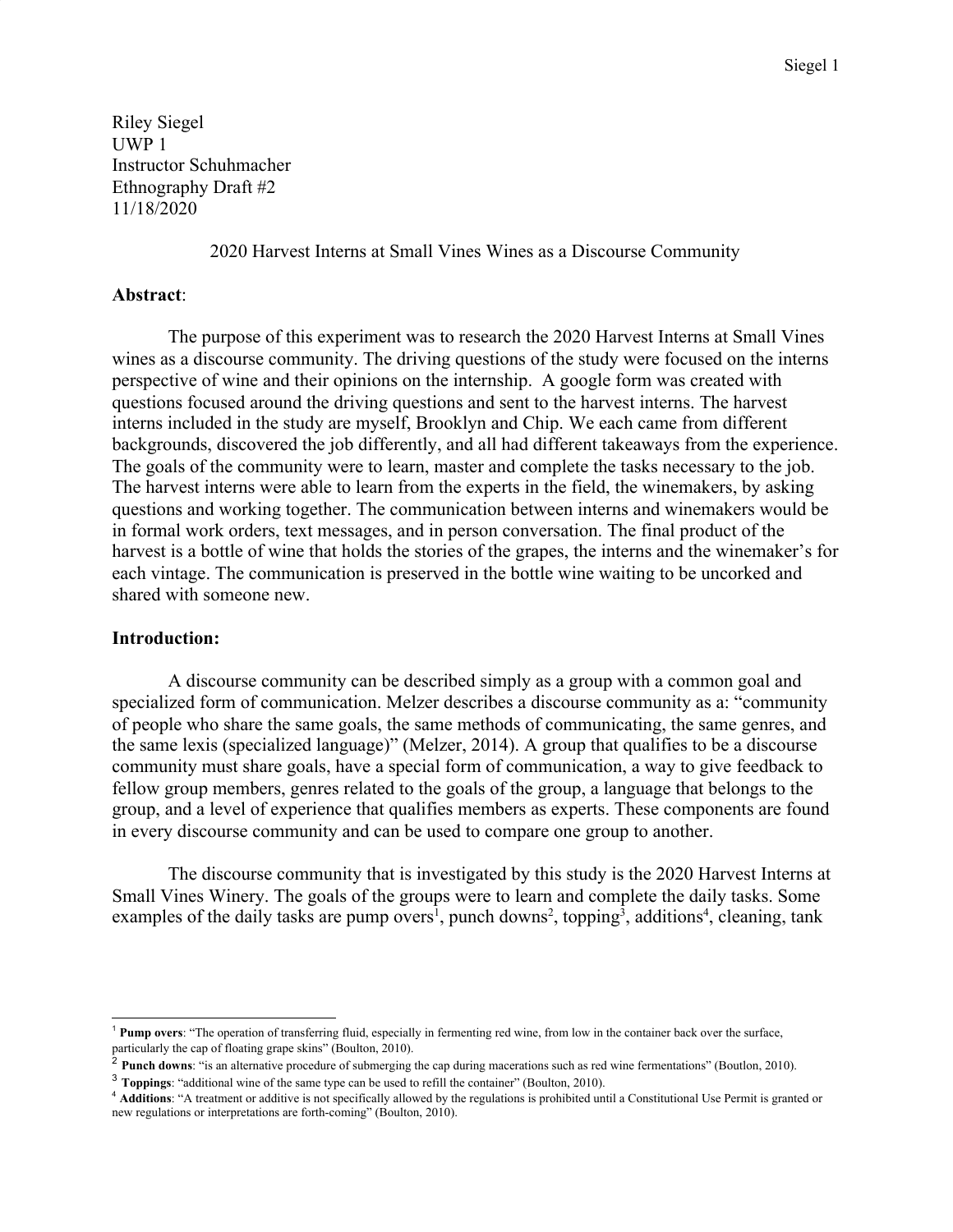transfer, sampling<sup>5</sup>, and analysis<sup>6</sup>. The platforms and forms of communication for this group were talking in person, texting, messaging on GroupMe, and email. Most of the feedback was provided through discussions in person about an individual or the group's performance. The genres of the group would be wine<sup>7</sup>, winemaking<sup>8</sup> and harvest<sup>9</sup>. The specialized language used between members would be the winery and wine industry specific terms. The level of experience needed to be an expert member would be one year's experience as a harvest intern prior. In this specific discourse community, one member was considered an expert.

The people that belong to this discourse community have very different backgrounds, but all come together for the common goals of the group. The members of the group originate from Alabama, California, Florida and Georgia. The individuals are between the ages of 20 to 30 years old. The educational backgrounds of the members range from high school to bachelors degrees, which are in different majors. This discourse community is the temporary staff of this winery and only works during the scheduled harvest period. The winery itself is located in Sebastopol, CA and is a small, family run production.

I belonged to this community. I was a fellow intern and worked with the group at the winery from August to October. The work environment was dynamic and changing, which also meant that the number of interns needed for the daily tasks was constantly evolving. My experiences with the fellow interns and with the full time staff are included in the research and discussion of the paper. I also have the opportunity to belong to this community again, if I was to decide to work another harvest for Small Vine Wines next year. I also have a background in this genre because I am currently pursuing a degree in Viticulture and Enology<sup>10</sup> at the University of California, Davis.

The driving questions of this research are: What is your connection with wine and how has it changed after this experience? Why did you choose to work a harvest and would you want to work another in the future?

## **Methods and Materials:**

In order to conduct this research, a series of questions were derived from the driving questions of the experiment. These were used to create a google form and were sent out to the harvest interns. Their responses were sent back through google.

Further research on the discourse community was done from the research with the Illand, Waterhouse and Boulton textbooks. The textbooks have been used to define language from the

<sup>&</sup>lt;sup>5</sup> Sampling: "The general or commercial would be those tests intended to select the moment to start full harvest in a given vineyard" (Boutlon, 2020).

<sup>&</sup>lt;sup>6</sup> Analysis: "All wines should be subjected to appropriate analyses during their production and storage to meet the requirements of regulatory agencies and to give the winemaker information to monitor the operations properly" (Boulton, 2010).

<sup>7</sup> **Wine**: "Wine is produced by the alcoholic fermentation of grape juice or must (juice and solids), which results in the complete or partial transformation of grape sugars to ethanol and  $CO<sub>2</sub>$ " (Waterhouse, 2016).

<sup>&</sup>lt;sup>8</sup> Winemaking: "the part of enology specifically related to selecting and converting grapes to wine ready to be consumed. The single word is preferred, unless special meaning is to be expressed" (Boulton, 2010).

<sup>&</sup>lt;sup>9</sup> Harvest: "is the irrevocable step linking enology and viticulture. The winemaker and grape growers must closely cooperate in selecting the time to harvest each variety in each vineyard as near as possible to its optimum stage under the prevailing circumstances" (Boutlon, 2010).

<sup>10</sup> **Enology**: "The science and technology (and residual artful know-how) of making and processing wine in all of its complexity. The original spelling was oenology" (Boutlon, 2020).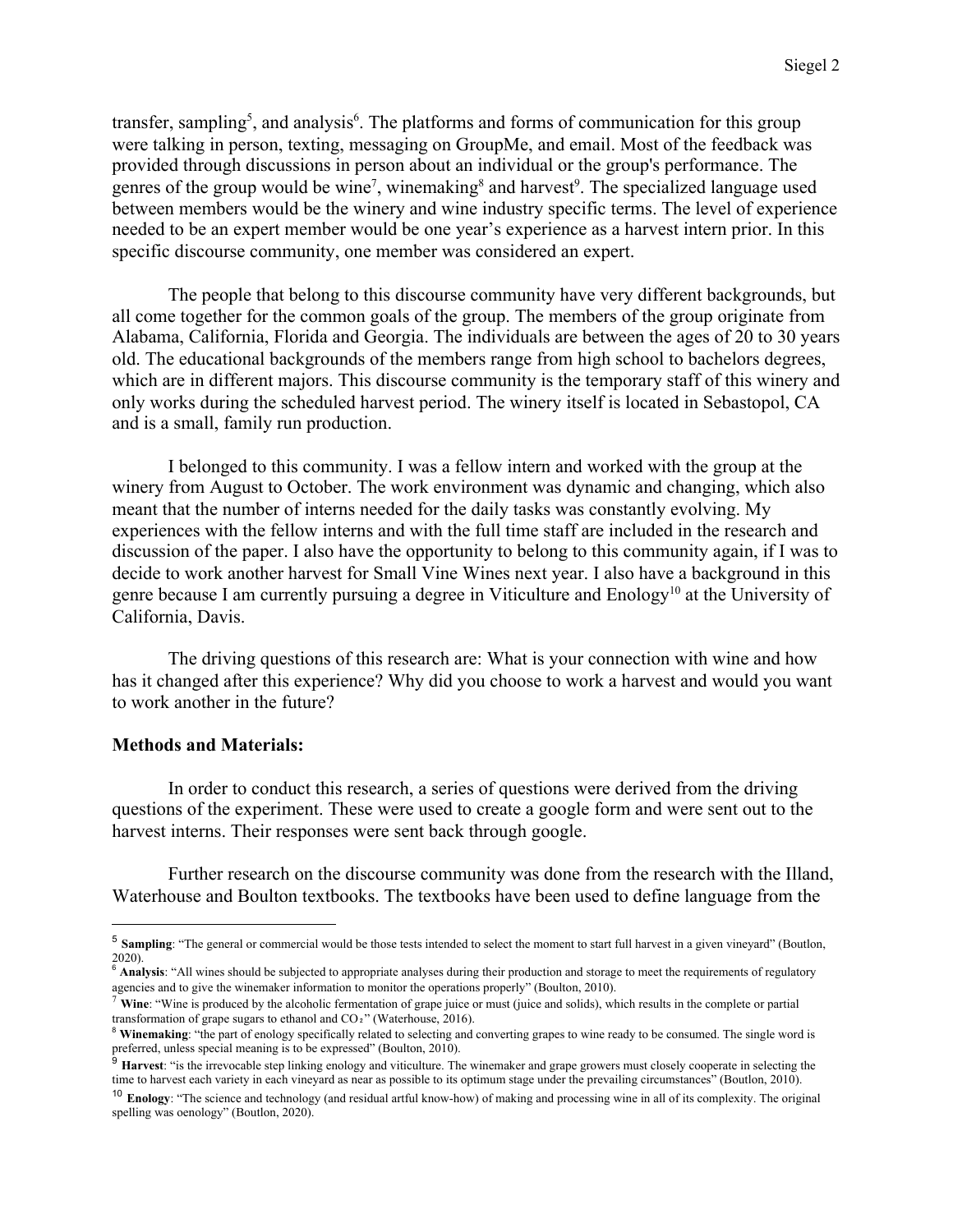discourse community in footnotes of the paper. These resources were also used to describe the more complex details of the winemaking process that may not be common knowledge for someone outside this discourse community.

#### **Results and Discussion:**

Winemaking is a blend of art and science. It requires the analytical knowledge to understand the fermentation<sup>11</sup> process in order to control it, but also requires a finesse of each winemaker's unique artist touch. These can be seen by the winemaker making different choices throughout the process to change the way that these grapes become wine. One of the first decisions that a winemaker has is how to sort the grapes. When sorting berries, they determine what level of MOG<sup>12</sup> and if they want any whole cluster (**Figure 2**). In order to monitor the speed of the fermentation, the winemaker will have measurements of the fermenting must<sup>13</sup> be taken throughout the harvest (**Figure 3**). Common tools for this would be a hydrometer<sup>14</sup>, refractometer<sup>15</sup> and density meter<sup>16</sup>, which are all appropriate choices for wineries. They are fast, relatively accurate and easy to use. Another decision that winemakers have is how to control the temperature of the cap<sup>17</sup> in red wine fermentations. Typical practices of this would be pump overs, punch downs and delestages (**Figure 1**). All of these small choices are used to craft the winemaker's final vision of their wine.

As a harvest intern, the goals of this community are to learn the various tasks from the winemaker and complete them in a timely manner. The daily tasks assigned are typically following out the orders of the winemaker in order to maintain their vision. People choose to become a harvest intern for many different reasons including to learn about the process, to improve one's education and witness the transformation of juice to wine. I chose to work a harvest so that I could gain experience and practical knowledge for the field of study that I plan on turning into my career. Throughout the harvest, I was engaging the winemaker in conversations about their reasoning for various decisions they made throughout the process and how they problem solve when things go wrong. One of my fellow interns, Brooklyn, chose to work a harvest because it was something that had always been on her bucket list because she didn't know very much about it and she had the opportunity to do it when she got laid off from the COVID-19 pandemic in March, 2020. Although the harvest interns all entered at various levels of experience and expertise, the interns all left as expert's as a harvest intern and would be easily rehired as an intern at this winery or another.

<sup>&</sup>lt;sup>11</sup> **Fermentation**: "the alcoholic fermentation, the conversion of the principal grape sugars glucose and fructose to ethanol and carbon dioxide, is conducted by yeasts of the genus *Saccharomyces*, generally by *S. cerevisiae* and *S. bayanus*" (Boulton, 2010).

<sup>&</sup>lt;sup>12</sup> MOG (material other than grapes): "contaminants such as leaves in harvested grapes" (Boulton, 2010).

<sup>&</sup>lt;sup>13</sup> Must: "the grape material ready to be fermented. Whole must is usually crushed but destemmed grapes and mut pumps are designed to handle this mash without appreciable grinding" (Boulton, 2020).

<sup>&</sup>lt;sup>14</sup> Hydrometer: "calibrated for sugar solutions is favored over those in degrees proof or percent by volume ethanol, or those using percent by weight such as the Richter, Cartier, Sikes, or Tralles scales, due to the need for analysis in both grapes and wines" (Boulton, 2010).

<sup>&</sup>lt;sup>15</sup> **Refractometer**: "Refractive index is an intrinsic physical property of a substance. It is therefore a useful measurement to check the identity or to monitor the purity of a substance. For simple solutions, that is, having only one major component, it can be used to determine the solution density and concentration of a solute" (Tissue, 2013).

<sup>16</sup> **Density meter**: "Hydrometers have historically been the instruments of choice for undertaking measurements of Baumé and specific gravity. Electronic instruments, called density meters are now available which can measure these parameters" (Illand, 2015).

<sup>&</sup>lt;sup>17</sup> **Cap**: "red wine fermentation and CO<sub>2</sub> production are delayed during which a cap of grape skins forms on the surface of the must" (Boulton, 2010).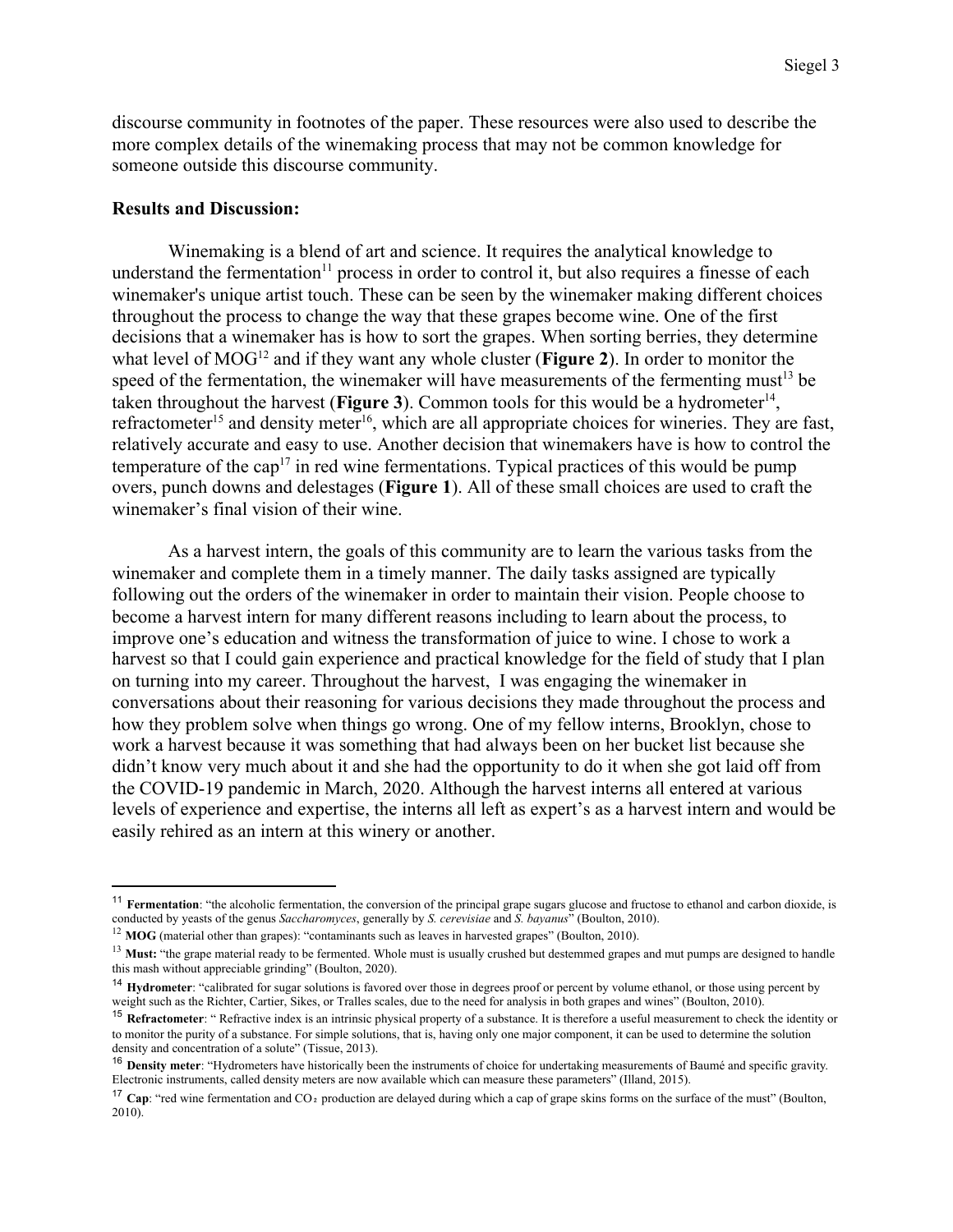Throughout the harvest period, the staff was able to taste<sup>18</sup> and smell the grapes during the whole process. On the first day that the grapes arrive, the grapes taste sweet and acidic with very little other flavors detected. As the fermentation began and juice began to produce alcohol, the wine produced many other compounds along the way or picked them up from the vessel<sup>19</sup> that they are being fermented in, such as oak barrels creating vanilla or creamy flavor in wine. This was one of the most valuable and incredible experiences of the internship because in the beginning the juice is something unrecognizable to the casual wine drinker. However, as the juice slowly turns into wine, it becomes something recognizable. It is an amazing opportunity to be able to witness the change in aroma<sup>20</sup>, bouquet<sup>21</sup>, and flavor<sup>22</sup> of the must during the fermentation process. Brooklyn felt that the most valuable part of the internship was this process of: "being able to taste the juice from "infancy" and see it transform before my eyes into something I recognize as being the wine that I am familiar with" (**Table 1**). The harvest interns were each able to learn about the genres that they are more interested in by having the winemaker assign them tasks related to their interests. As a student and an aspiring winemaker, I appreciated learning about the process of developing the grapes to wine on a chemical, theoretical and physical level. However, Brooklyn and Chip were more interested in the sensory changes that occurred throughout the harvest since they are both part of the retail side of the wine industry.

During the harvest period, the harvest interns are able work with the winemakers in a very intimate setting. Sometimes when performing a task it will just be an intern and the winemaker, during these moments the most valuable lessons can be taught. For Chip, he found that he was exposed to "constant learning and mentorship from the Sloans, Byron and even Niclas." I had a similar experience where I felt comfortable asking questions to the winemakers so that I could have a deeper understanding of every task being performed. There were moments when I was able to seek advice on gaining employment after this experience, their background in the field, and discussing the theoretical aspects of harvest and winemaking. The winemaker's are the most experienced and expert parts of the harvest staff, which are able to provide answers to every question that an intern could have. These moments may have been informal but they still have a very formal nature to them because it is always the winemaker answering the interns questions.

However, the communication between interns is very different to that between a winemaker and an intern. The interns will be able to communicate to each other in much shorter sentences and sometimes without saying anything. Once, I worked alongside another intern as we did a pump over on a tank in a seamless fashion without needing to say one word to another. One of the most common aspects of our communication is when asking each other to fetch a certain piece of equipment from the fittings board or another part of the winery. It is necessary to learn the name for every piece of equipment in the winery in order to properly communicate with

<sup>18</sup> **Taste**: "Strictly, the mouth sensations sensed by the taste buds including bitter, salty, tart (acidic), and sweet. Commonly, the other oral sensations of astringency, body, hotness or pugency are also included" (Boulton, 2020).

<sup>&</sup>lt;sup>19</sup> Vessel: "A wine container ideally would be impervious, inert, durable, strong, easy to clean, easy to maintain, convenient, and cheap. It should impart no flavors or the imparted flavors should be desirable" (Boulton, 2020).

<sup>&</sup>lt;sup>20</sup> Aroma: "The odors in wine related to the grape from which they were made as distinguished from process and aging odors" (Boutlon, 2020).

<sup>21</sup> **Bouquet**: "The odors in wines resulting from processing and aging as distinguished from the raw material's odors, e.g., fermentation or bottle bouquets" (Boutlon, 2020).

<sup>&</sup>lt;sup>22</sup> Flavor: "The overall sensory character including odors, tastes, and feelings such as astringency, body, or perhaps "texture"" (Boulton, 2020).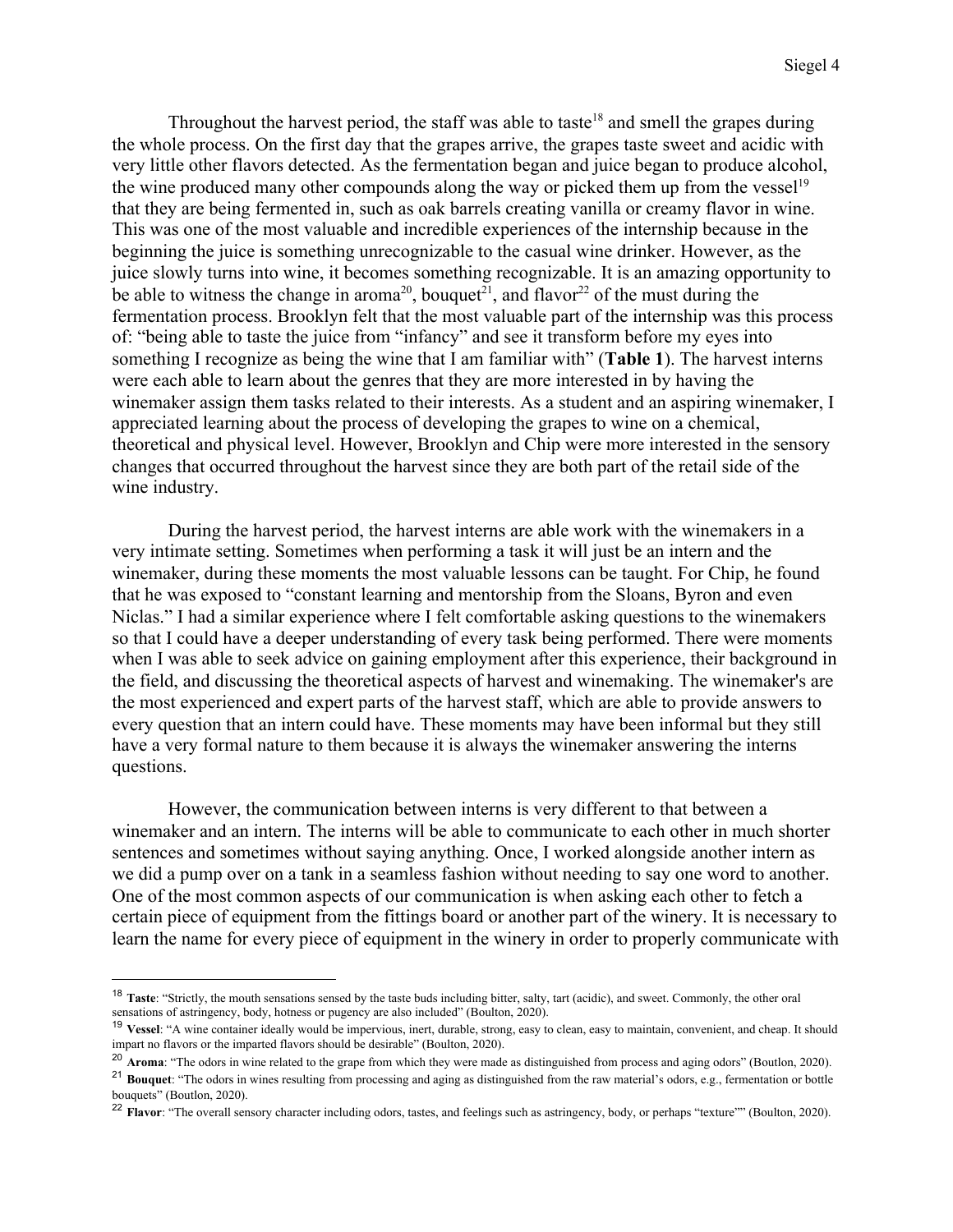one another. Personally, I struggle with remembering the proper name for each piece of equipment and was constantly being corrected by fellow interns and the winemakers. Another common communication between the winery interns would be asking each other how much time is left in the projects assigned for the day or if anyone needs any help. Oftentimes, someone would start a task and another intern would join in to help in order to make it go faster. The most important communication for our discourse community was to be able to understand the typed tasks from our winemaker that describes the necessary projects for the day. The intern is expected to be able to read a work order for a pump over on a tank that may need an addition and be able to perform this task without any problems. These daily tasks were often very repetitive, meaning the same task on the same tank for the harvest period. So after the first week, the harvest interns had a pretty strong understanding of the daily tasks and were confident in the understanding of the written communication from the winemaker.

The final product, which as an intern you may not get to see, is a bottle of wine. All of the bottles of wine, which we assisted in producing, will be from the  $2020$  vintage<sup>23</sup> unless we bottled a red wine that aged for a longer period. As interns, we were all pretty young, with one of us below the legal drinking age in the United States. So many of our connections to wine were undeveloped or premature, but at the end of the internship may have completely changed. Prior to harvest, my relationship to wine was defined by connection to my family and our family restaurant. My father, who is a Michelin star chef, slowly taught me about wine through family dinners. We would uncork a bottle of wine and discuss the different aspects of the wine such as the variety<sup>24</sup>, region, and style<sup>25</sup>. After working a harvest, I have learned how much work, energy and thought goes into every bottle of wine. The labor is hard physical work but can be even harder conceptual work because of all of the problem solving. Brooklyn had a similar initial connection to wine, in which she would often open bottles of wine for her stepmother at family dinners. After harvest, she felt that she had a whole new appreciation for wine. Similarly, she had come to realize how much work goes into a bottle of wine. Being able to drink a bottle of wine that you helped produce provides an immense feeling of pride for all of the hard work that went into that harvest. The best way to end harvest, and the way that it ended for us, was being able to take home some of the wine that we made.

Oftentimes, the winery staff would have a bottle of wine together after a hard day's work. When everyone was drinking the wine, people would communicate the sensory attributes of the wine to each other as well as the facts about the wine. It was very common to discuss the region, style, winemaker, variety and other statistical information about the wine. While tasting the wine, it would be common for everyone to take a moment to swirl their glass, sniff, and then taste. After tasting the wine, everyone would contribute to the discussion of what made this wine unique such as the nose and the flavors. Some of the less experienced wine drinkers would use very basic winemaking terms such as good or bad. The more experienced wine drinkers would use more descriptive words for the flavor such as acidic, sweet<sup>26</sup>, tannic, astringent<sup>27</sup>. These

<sup>23</sup> **Vintage**: "A specific harvest season for grapes and the restaurant wine" (Boulton, 2020).

<sup>&</sup>lt;sup>24</sup> Variety: "A wine named for the variety of grapes from which it was made. By US regulations it must be from a minimum of 75% of the named grape, with additional rules if more than one variety is named" (Boulton, 2020). <sup>25</sup> **Style:** "The characteristics within a wine type that are intended to distinguish one wine from another" (Boulton, 2020).

<sup>&</sup>lt;sup>26</sup> Sweet: "is usually not detectable unless a wine contains more than 1% sugar. We may sometimes think we are perceiving sweetness in a completely dry wine. The perception may be due to the presence of something else that we associate with sweetness, like honey or butterscotch araos found in some old white wine" (Meredith, 2002).

<sup>27</sup> **Astringency**: "is not a taste but a sensation, a puckery feeling" (Meredith, 2002).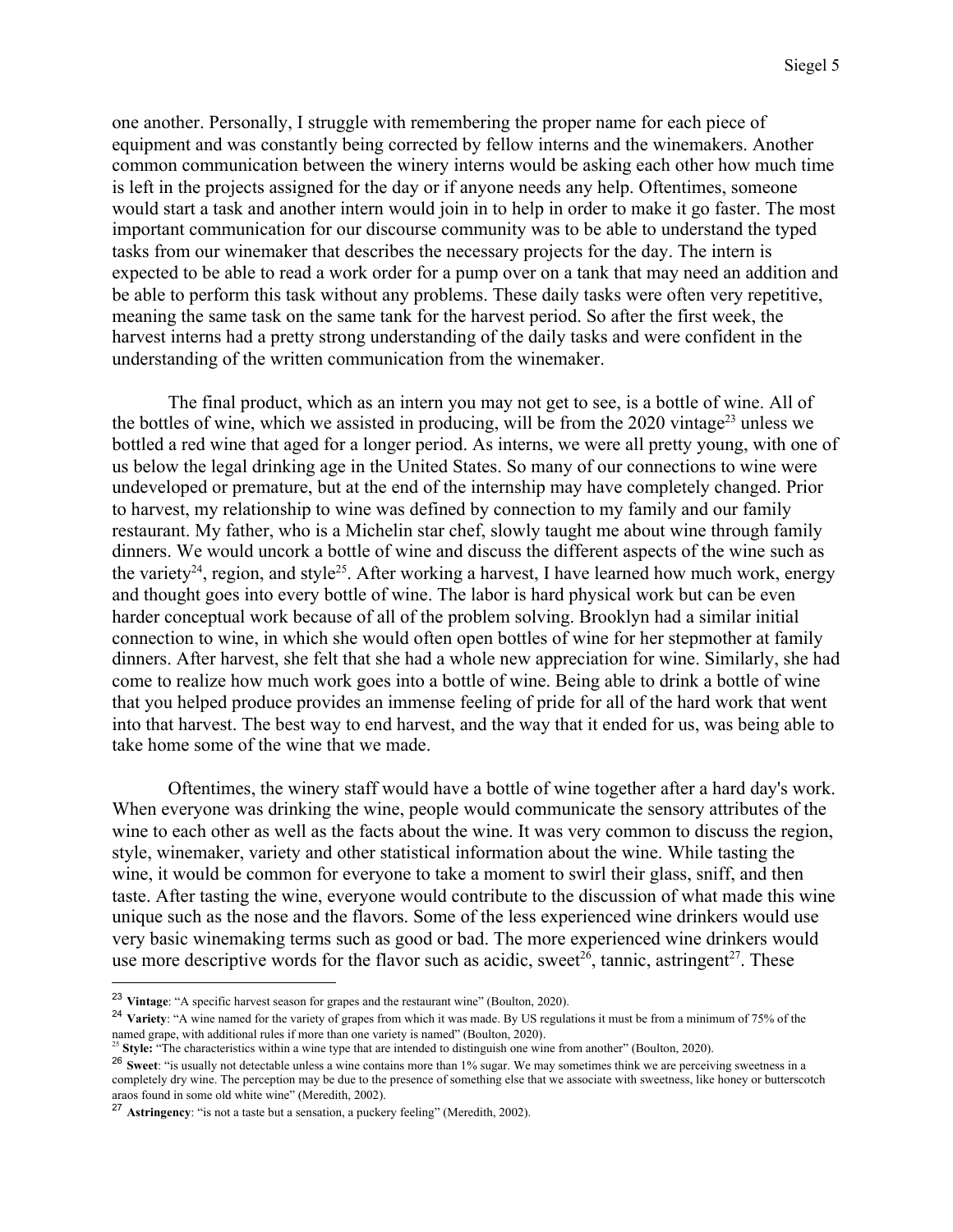words are used to describe the qualities of the wine that are only understood by people with a more experienced background in wine.

A bottle of wine is a form of communication from the winemaker to the consumers. The finished wine tells a story of the year's harvest with all of the difficulties and all the advantages. Each grape developed as a cluster from a single flower on the plant, which the vineyard manager cared for. Maybe the vineyard had to survive fires, draughts, or other natural disasters. Once the grapes are harvested and reach the winery, then the winemaker alters the wine, or story, to fit their style, or narrative. The winemaker is able to share something indescribable with their consumers. The wine represents the communication of the winemaker to the consumer to describe the viability of the harvest and the style of the region or winemaker.

The 2020 Harvest Interns offers a look into a very unique, dynamic community that offers so much knowledge to be learned. The people that join this community can have a wide variety of background knowledge in the genre of wine, including some people that have almost no knowledge at all. Yet, at the end of this experience, every intern walks out of the internship as an expert. They acquire knowledge of the overall process of harvest, practical and hands-on skills such as building a pump, and learning about tools used to measure various aspects of the fermentation to evaluate its viability. The winemakers are the people that are the main source of information for the interns and are able to provide the interns with all the information necessary.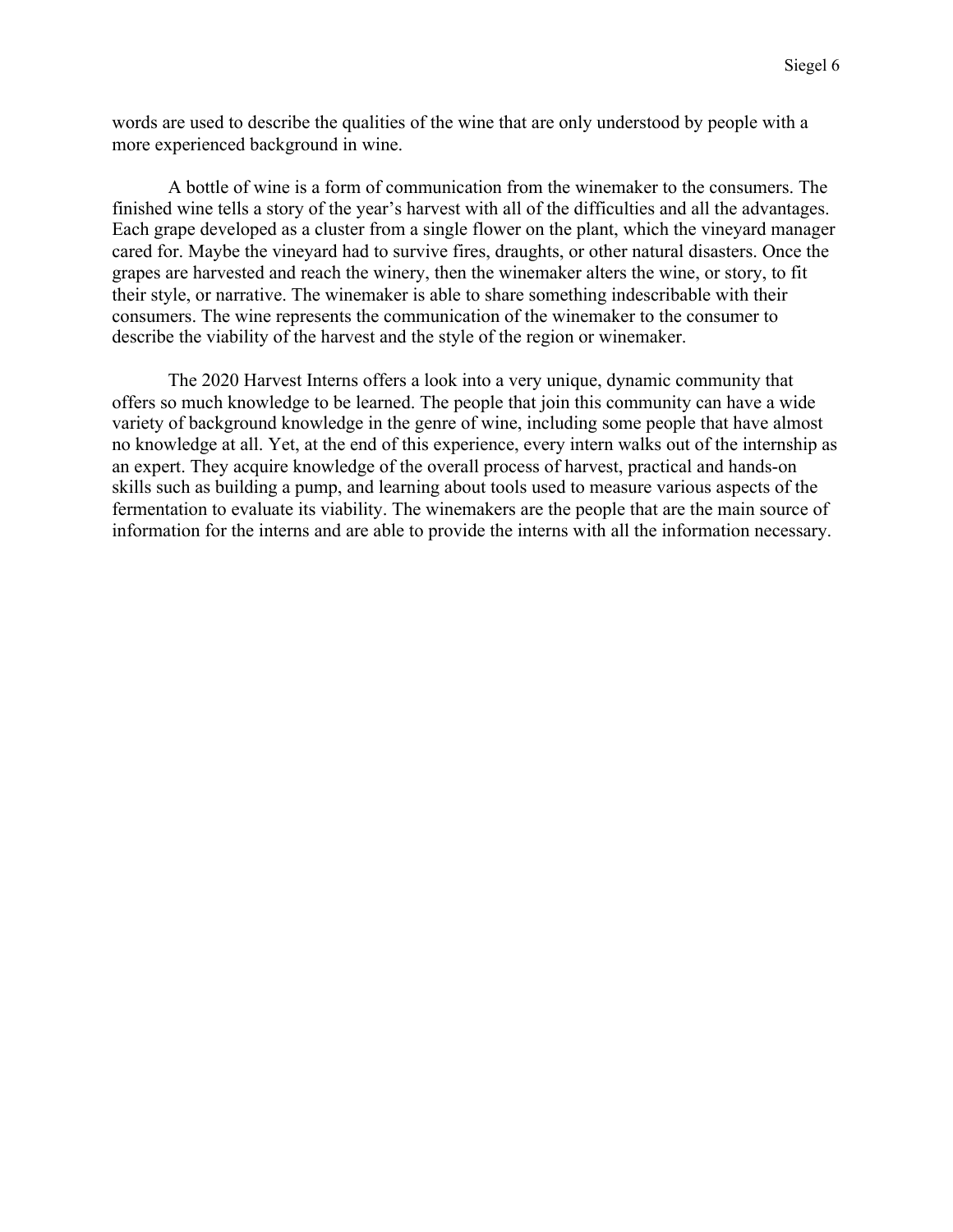| Name:                                                                           | <b>Brooklyn Bain</b>                                                                                                                                                                                                                                                                                                                                                                                       | <b>Chip Curtis</b>                                                                                                                                                     |
|---------------------------------------------------------------------------------|------------------------------------------------------------------------------------------------------------------------------------------------------------------------------------------------------------------------------------------------------------------------------------------------------------------------------------------------------------------------------------------------------------|------------------------------------------------------------------------------------------------------------------------------------------------------------------------|
| What was your level of<br>experience before<br>working the 2020<br>harvest?     | Drinking wine<br>Selling wine in a restaurant/bar<br>Sommelier<br>Wine retail                                                                                                                                                                                                                                                                                                                              | Selling wine in a<br>restaurant/bar<br>Sommelier                                                                                                                       |
| Can you write a small<br>summary of your<br>educational and work<br>experience? | I have a BFA in Photography and shortly after graduation ended up<br>working in a small restaurant. I worked my way up from Hostess to<br>Bar Manager, which led me to studying more wine and spirits. I<br>am now Certified through the Court of Master Sommeliers.                                                                                                                                       | Former wine director, B.S. in Hotel<br><b>Restaurant Management</b>                                                                                                    |
| Why did you choose to<br>work a harvest?                                        | Working harvest was always on my bucket list, a way for me to<br>dive into a part of the wine industry I was less comfortable talking<br>about in detail. Unfortunately (or fortunately), I was furloughed<br>from my management position due to the pandemic and took it as<br>an opportunity to learn something new.                                                                                     | So see first-hand how wine is made, and<br>to make connections throughout Sonoma                                                                                       |
| Would you be willing to<br>work another harvest?                                | Yes                                                                                                                                                                                                                                                                                                                                                                                                        | Yes                                                                                                                                                                    |
| What is your connection<br>to wine?                                             | My stepmom is French and so not only did I grow up with wine<br>being an integral part of their dinner time traditions, but it was my<br>job to go fetch the bottles for them and open them. I opened my<br>first bottle when I was 11 years old. Little did I know, I was being<br>groomed for a future in hospitality and wine.                                                                          | My connection to wine began as a cook<br>with food pairing, and evolved as I<br>studied the many cultures that make it<br>and even revere it.                          |
| Has this experience<br>changed your connection<br>to wine?                      | This experience has given me a whole new appreciation for wine.<br>The effort it takes to not only get from grapes to bottle is extensive,<br>but then you add all the work, planning, and details that are<br>required in the vineyard before the grapes begin to grow.                                                                                                                                   | I have a greater admiration of the work<br>that goes into making fine wine having<br>now done it myself.                                                               |
| How will this internship<br>help your career or your<br>future?                 | This industry can be very cut throat and anything you can add to<br>your resume looks good, but it also demonstrates that someone is<br>eager and driven to continue their education and less likely to get<br>complacent and coast. Those are traits that cannot be taught.                                                                                                                               | It's already provided me with connections<br>to work at Timber Cove, and as Small<br>Vines grows I'll be proud to say I worked<br>their most difficult harvest to date |
| What did you value most<br>from the job?                                        | Being able to taste the juice from "infancy" and see it transform<br>before my eyes into something I recognized as being the wine that<br>I am familiar with.                                                                                                                                                                                                                                              | The constant learning and mentorship<br>from The Sloans, Byron, and even Niclas<br>(kinda)                                                                             |
| What was the hardest<br>thing you had to do?                                    | While I knew it would be a very physical job, I was not quite<br>prepared for the level of continuous labor it required. Especially<br>after having been home and not working for several months.                                                                                                                                                                                                          | TBH 943 PN 100%WC punchdown                                                                                                                                            |
| What did you learn?                                                             | I learned that I have only scratched the surface when it comes to<br>learning about wine making and viticulture. One thing that really<br>blew my mind was being out in the vineyard. I knew there were<br>options when choosing different clonal selections of grapes but I<br>had no idea that vines are essentially lego pieces with an<br>assortment of choices (i.e. different types of rootstocks!). | So much, but mainly how little I and<br>other working somms really know about<br>winemaking and the evolution of flavors<br>from vine to bottle.                       |
| Any last thoughts?                                                              | Other than being an obvious choice for people who are already in<br>the wine industry or studying wine. I feel like this experience (even<br>an abbreviated form) would be amazing for anyone who is<br>remotely nerdy about the beverage.                                                                                                                                                                 |                                                                                                                                                                        |

**Table 1**: Responses from the interview questions in the google form.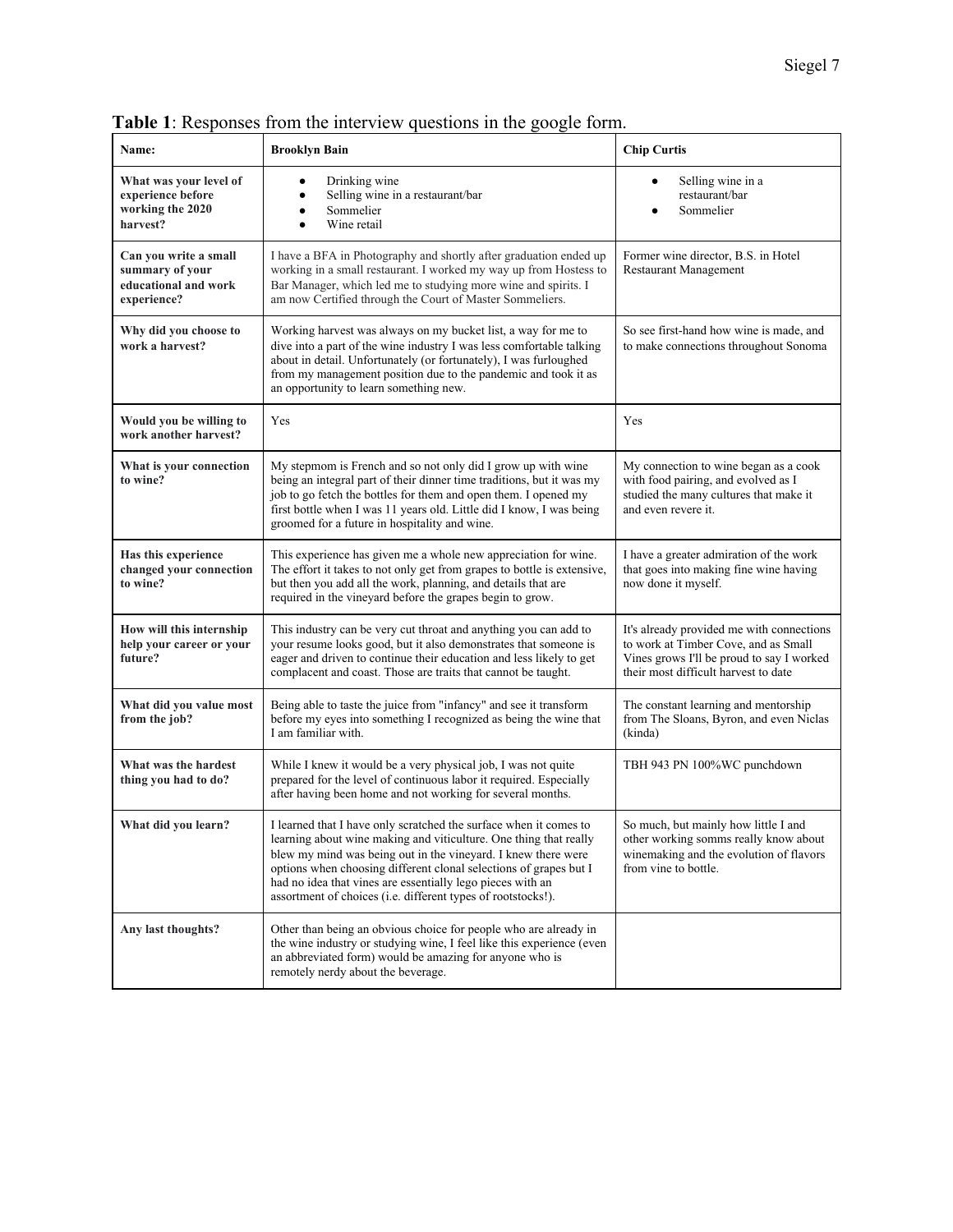

**Figure 1**: Harvest Intern, Riley, is doing a punch down on a bin holding a red must while the winemaker, assistant winemaker and fellow intern watch and discuss.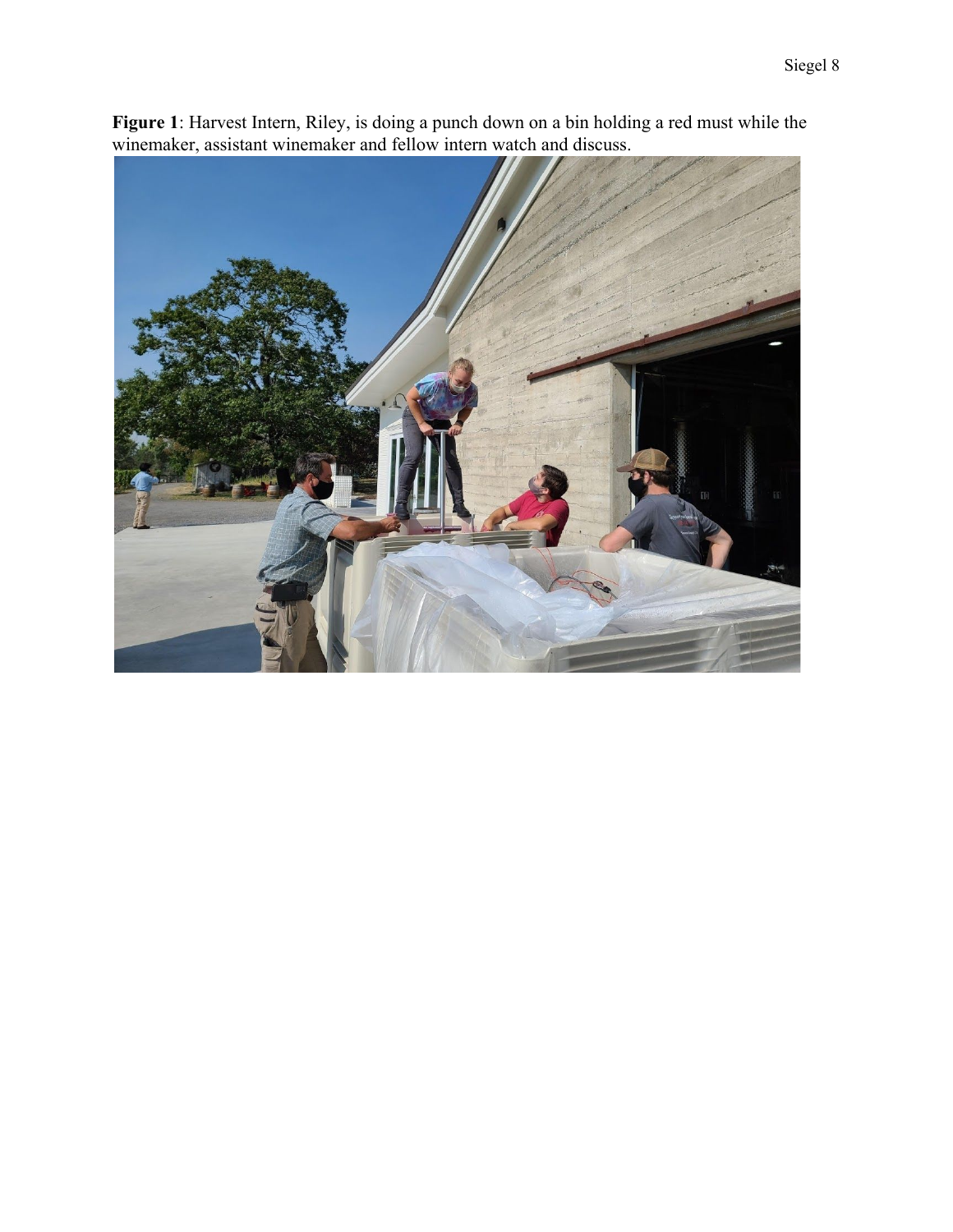

**Figure 2**: The winery staff are berry sorting Cabernet sauvignon.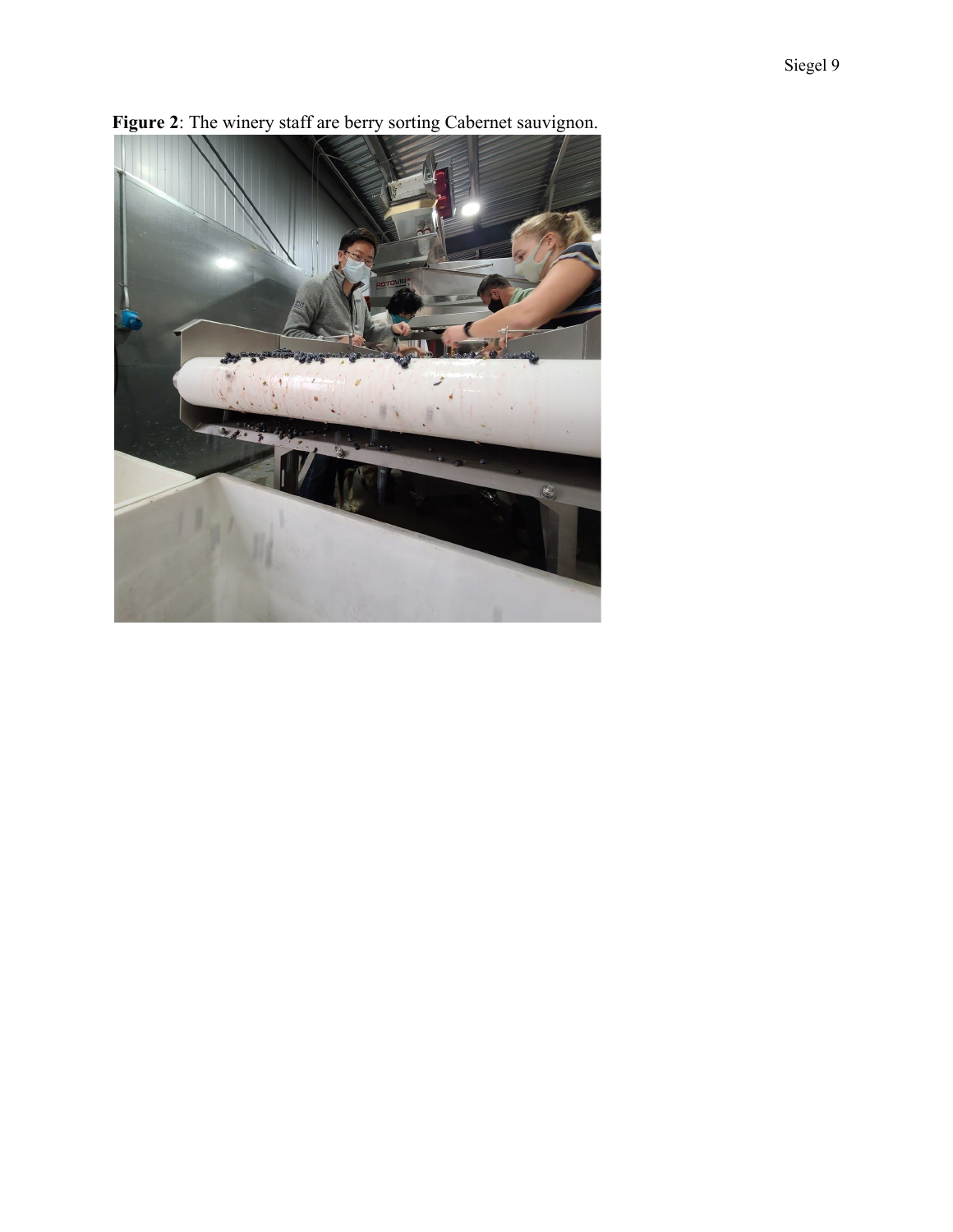

Figure 3: Harvest Intern, Riley, is taking Brix<sup>28</sup> and temperature readings with a density meter from the white musts in the stainless steel and oak barrels<sup>29</sup>.

<sup>28</sup> **Brix**: "Solution property equivalent to that of reference aqueous solutions of sucrose in grams per 100 grams of solution at 20℃. Usually measured by hydrometer (density) or in juices by refractometer" (Boulton, 2010).

<sup>&</sup>lt;sup>29</sup> Barrel: "Sometimes used too generally, a barrel is an oaken liquid container with a double-arched truncated ellipsoid shape made liquidtight by appropriate taper of side units (staves) and ends (heads) wedged together by driven metal hoops. The usual sizes for wine, regardless of region, have been in the range of 190 to 230 L, more or less" (Boulton, 2020).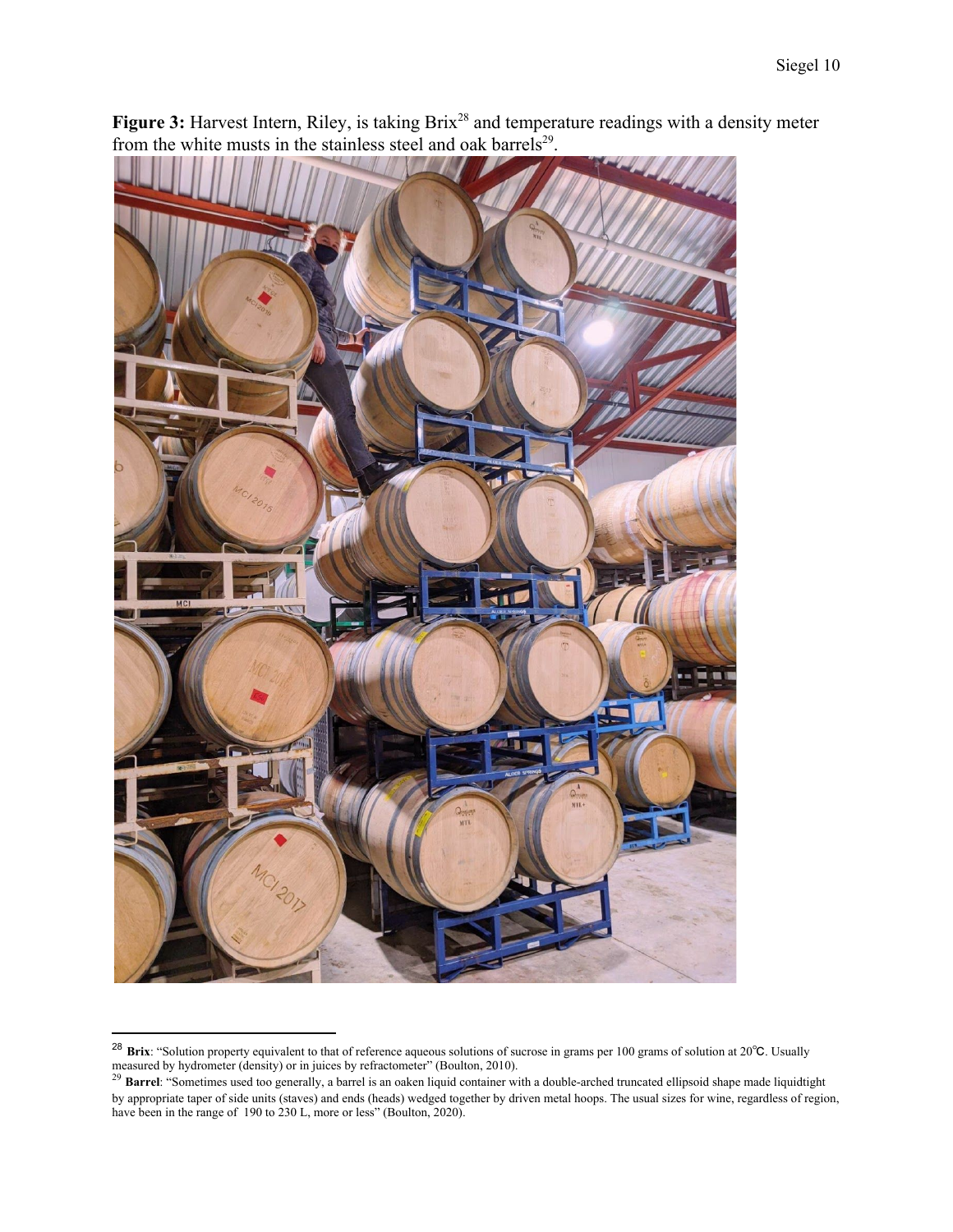## **Conclusion:**

Winemaking is an artistic and scientific career that allows for people to make unique wines in a style. In order for a winemaker to achieve their goal wine, they are required to effectively communicate the decision made about the grapes from start to finish. These orders come from the winemaker to the intern as an order from personal communication or from a written work order. The interns' communication between each other is used to determine how much teamwork is necessary for each task and to clarify with one another that each intern has a strong understanding of every task performed. The communication shared with one another when drinking a glass of wine is used to describe the qualities that make each wine unique. And the final and most important form of communication for the discourse community is the bottle of wine. Within that bottle of wine, is the story of the grapes, the interns and the winemaker.